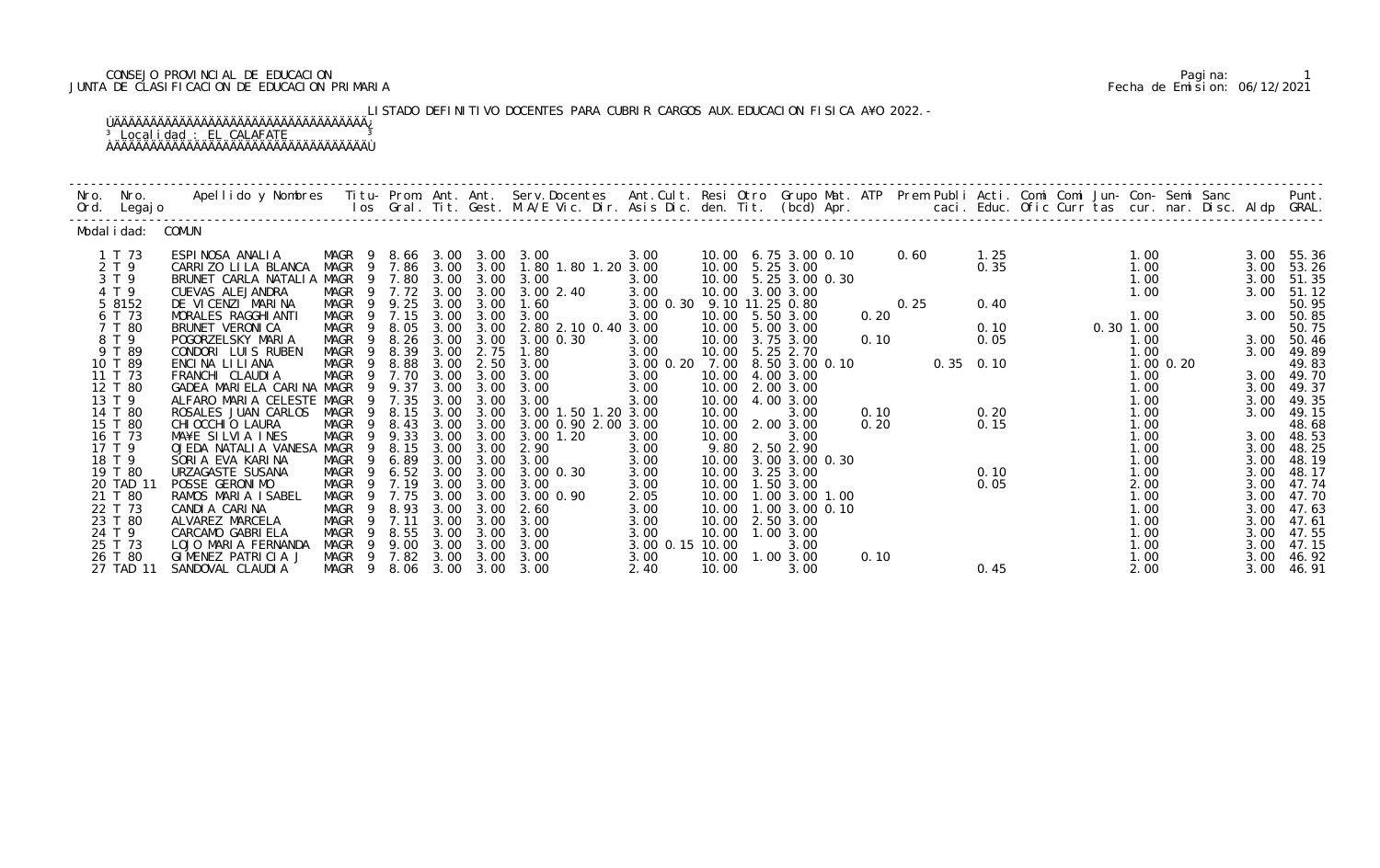# CONSEJO PROVINCIAL DE EDUCACION Pagina: 2 JUNTA DE CLASIFICACION DE EDUCACION PRIMARIA Fecha de Emision: 06/12/2021

LISTADO DEFINITIVO DOCENTES PARA CUBRIR CARGOS AUX. EDUCACION FISICA A¥O 2022.-

| Nro. | Nro.<br>Ord. Legajo | Apellido y Nombres Titu- Prom. Ant. Ant. Serv.Docentes Ant.Cult. Resi Otro Grupo Mat. ATP Prem Publi Acti. Comi Comi Jun- Con- Semi Sanc Punt.<br>Ios Gral. Tit. Gest. M.A/E Vic. Dir. Asis Dic. den. Tit. (bcd) Apr. |                   |                |               |      |                       |                            |                           |                   |                   |           |      |      |      |                                                    |      |  |      |            |
|------|---------------------|-----------------------------------------------------------------------------------------------------------------------------------------------------------------------------------------------------------------------|-------------------|----------------|---------------|------|-----------------------|----------------------------|---------------------------|-------------------|-------------------|-----------|------|------|------|----------------------------------------------------|------|--|------|------------|
|      | 28 T 80             | WEISSKOPF VIVIANA                                                                                                                                                                                                     |                   |                |               |      |                       | MAGR 9 7.30 3.00 3.00 3.00 | 3.00                      | 10.00  1.50  3.00 |                   |           |      |      | 0.05 |                                                    | 1.00 |  |      | 3.00 46.85 |
|      | 29 T 73             | RIOS FLAVIA VANESA                                                                                                                                                                                                    | MAGR 9 8.76 3.00  |                |               |      |                       | 3.00 3.00                  | 2.90                      | 10.00             | 3.00              |           |      |      |      |                                                    | 1.00 |  | 3.00 | 46.81      |
|      | 30 T 80             | OYARZO MARIA CELESTE MAGR 9 7.67                                                                                                                                                                                      |                   |                |               | 3.00 | 3.00                  | 3.00                       | 3.00                      |                   | 10.00  1.00  3.00 |           |      |      |      |                                                    | 1.00 |  |      | 3.00 46.77 |
|      | 31 T 89             | GOMEZ VALERIA LAURA                                                                                                                                                                                                   | MAGR 9 7.85       |                |               | 3.00 | 3.00                  | 2.60                       | 3.00                      |                   | 10.00  1.00  3.00 |           |      |      |      |                                                    | 1.00 |  | 3.00 | 46.45      |
|      | 32 T 89             | DE MARZO MARIA                                                                                                                                                                                                        |                   |                |               |      | MAGR 9 8.22 3.00 3.00 | 2.40 1.50                  | 3.00                      |                   | 10.00 2.25 3.00   |           |      |      |      |                                                    | 1.00 |  |      | 46.37      |
|      | 33 T 9              | ORELLANA JUAN ANGEL                                                                                                                                                                                                   | MAGR 9            |                | 8.30          | 3.00 | 3.00                  | 3.00                       | 3.00                      | 10.00             | 3.00              |           |      |      |      |                                                    | 1.00 |  |      | 3.00 46.30 |
|      | 34 T 80             | SI LVA CLAUDI A                                                                                                                                                                                                       | MAGR 9 7.70       |                |               | 3.00 | 3.00                  | 3.00 0.90 2.00 3.00        |                           | 10.00             |                   | 3.00 0.50 |      |      |      | 0. 05<br>0. 15<br>0. 10<br>0. 10<br>0. 10<br>0. 15 | 1.00 |  |      | 46.25      |
|      | 35 T 73             | ACI AR VERONI CA                                                                                                                                                                                                      | MAGR 9 8.33 3.00  |                |               |      | 3.00                  | 2.80                       | 3.00                      | 10.00             | 3.00              |           |      |      | 0.10 |                                                    | 1.00 |  |      | 3.00 46.23 |
|      | 36 T 80             | LUNA MIRTA NOEMI                                                                                                                                                                                                      | MAGR              |                | 9 7.19        | 3.00 | 3.00                  | 3.00 2.40                  | 3.00                      |                   | 10.00  1.25  3.00 |           | 0.25 |      | 0.10 |                                                    | 1.00 |  |      | 46.19      |
|      | 37 7447             | NU¥EZ CARINA DELSI                                                                                                                                                                                                    | MAGR 9 7.52       |                |               | 3.00 | 3.00                  | 3.00                       | 3.00                      | 10.00             | 0.503.00          |           |      |      | 0.15 |                                                    | 1.00 |  |      | 3.00 46.17 |
|      | 38 T 9              | MUTIS CECILIA MARTA                                                                                                                                                                                                   | MAGR              |                | 9 8.70        | 3.00 | 3.00                  | 3.00 2.10                  | 3.00                      | 10.00             | 3.00              |           |      | 0.30 | 0.05 |                                                    | 1.00 |  |      | 46.15      |
|      | 39 T 73             | LARROSA ERICA ANALIA MAGR                                                                                                                                                                                             |                   |                | 9 7.85        | 3.00 | 3.00                  | 3.00                       | 3.00                      | 10.00             | 3.00              |           |      |      | 0.25 |                                                    | 1.00 |  |      | 3.00 46.10 |
|      | 40 T 80             | ALMONACID SILVINA A MAGR 9 7.65                                                                                                                                                                                       |                   |                |               | 2.80 | 3.00                  | 2.80                       | 2.65                      |                   | 10.00  1.00  3.00 |           |      |      |      |                                                    | 1.00 |  | 3.00 | 45.90      |
|      | 41 T 73             | MEDRANO COSTA                                                                                                                                                                                                         | MAGR <sub>9</sub> |                | $6.62$ $3.00$ |      | 3.00                  | 3.00 1.20                  | 3.00                      | 10.00             | 3.00              |           |      |      | 0.05 |                                                    | 1.00 |  | 3.00 | 45.87      |
|      | 42 T 89             | AGUI RRE CLAUDI A                                                                                                                                                                                                     | MAGR 9 7.12 3.00  |                |               |      | 3.00                  | 3.00                       | 3.00 0.40 10.00           |                   | 3.00              |           |      |      | 0.30 |                                                    | 1.00 |  | 3.00 | 45.82      |
|      | 43 T 80             | VAZQUEZ ADELA                                                                                                                                                                                                         | MAGR 9 7.62 3.00  |                |               |      | 3.00                  | 3.00                       | 3.00                      | 10.00             | 3.00              |           |      |      | 0.05 |                                                    | 1.00 |  | 3.00 | 45.67      |
|      | 44 T 80             | MI RANDA ROMERA                                                                                                                                                                                                       | MAGR              |                | 9 7.84        | 3.00 | 3.00                  | 2.80                       | 3.00                      | 10.00             | 3.00              |           |      |      |      |                                                    | 1.00 |  | 3.00 | 45.64      |
|      | 45 T 9              | MORELL OSCAR JAIME                                                                                                                                                                                                    | MAGR 9            |                | 7.58          | 3.00 | 3.00                  | 3.00                       | 2.50                      | 10.00             | 3.00              |           |      |      | 0.50 |                                                    | 1.00 |  | 3.00 | 45.58      |
|      | 46 T 9              | LAPRIDA LORENA                                                                                                                                                                                                        | MAGR              |                | 9 7.30        | 3.00 | 3.00                  | 2.80                       | 3.00 0.05 10.00 1.25 2.00 |                   |                   |           |      |      | 0.10 |                                                    | 1.00 |  | 3.00 | 45.50      |
|      | 47 T 89             | YA¥EZ OSTINELLI                                                                                                                                                                                                       | MAGR 9 9.82 3.00  |                |               |      | 3.00                  | 2.60                       | 2.85                      | 9.10              | 3.00              |           |      |      | 0.10 |                                                    | 1.00 |  |      | 2.00 45.47 |
|      | 48 TAD 11           | SCHNABL ROSA MARIA                                                                                                                                                                                                    | MAGR <sub>9</sub> |                | 8.70          | 3.00 | 3.00                  | 3.00                       | 3.00                      | 10.00  0.50  3.00 |                   |           |      |      | 0.05 |                                                    | 2.00 |  |      | 45.25      |
|      | 49 T 9              | VIVEROS ALICIA                                                                                                                                                                                                        | MAGR 9 7.74       |                |               | 3.00 | 3.00                  | 3.00                       | 1.00                      |                   | 10.00  1.50  3.00 |           |      |      |      |                                                    | 1.00 |  |      | 3.00 45.24 |
|      | 50 T 9              | MENDEZ FERNANDO                                                                                                                                                                                                       | MEEF              | - 9            | 6.65          | 3.00 | 3.00                  | 3.00                       | 3.00                      | 10.00             | 3.00              |           |      |      | 0.50 |                                                    | 1.00 |  |      | 3.00 45.15 |
|      | 51 7373             | ROTONDA ALEJANDRA                                                                                                                                                                                                     | MAGR              | $\overline{9}$ | 8.00          | 3.00 | 3.00                  | 3.00                       | 3.00                      | 10.00             | 3.00              |           |      |      |      |                                                    |      |  | 3.00 | 45.00      |
|      | 52 7019             | <b>DJEORDJIAN CARLOS</b>                                                                                                                                                                                              | MAGR              | - 9            | 7.91          | 3.00 | 3.00                  | 3.00                       | 3.00                      | 10.00             | 3.00 3.00         |           |      |      |      |                                                    |      |  |      | 44.91      |
|      | 53 7370             | CASSE PATRICIA IRIS                                                                                                                                                                                                   | MAGR              |                | 9 7.10        | 3.00 | 3.00                  | 3.00                       | 2.20                      |                   | 10.00  1.25  3.00 |           |      |      |      |                                                    |      |  |      | 3.00 44.55 |
|      | 54 T 73             | CABRERA WILMA                                                                                                                                                                                                         | MAGR              |                | 9 9.58        | 3.00 | 2.50                  | 3.00                       | 3.00                      |                   | 7.00 3.25 3.00    |           |      |      | 0.20 |                                                    | 1.00 |  |      | 44.53      |
|      | 55 T 73             | RUEDA ELIAS DARDO                                                                                                                                                                                                     | MAGR 9 7.75       |                |               | 3.00 | 3.00                  | 3.00                       | 2.45                      | 10.00             | 3.00              |           |      |      | 0.30 |                                                    | 1.00 |  |      | 2.00 44.50 |
|      | 56 T 80             | LARROSA GI SELA                                                                                                                                                                                                       | MAGR 9 8.08 3.00  |                |               |      | 3.00                  | 3.00                       | 1.20                      | 10.00             | 3.00              |           |      |      | 0.10 |                                                    | 1.00 |  |      | 3.00 44.38 |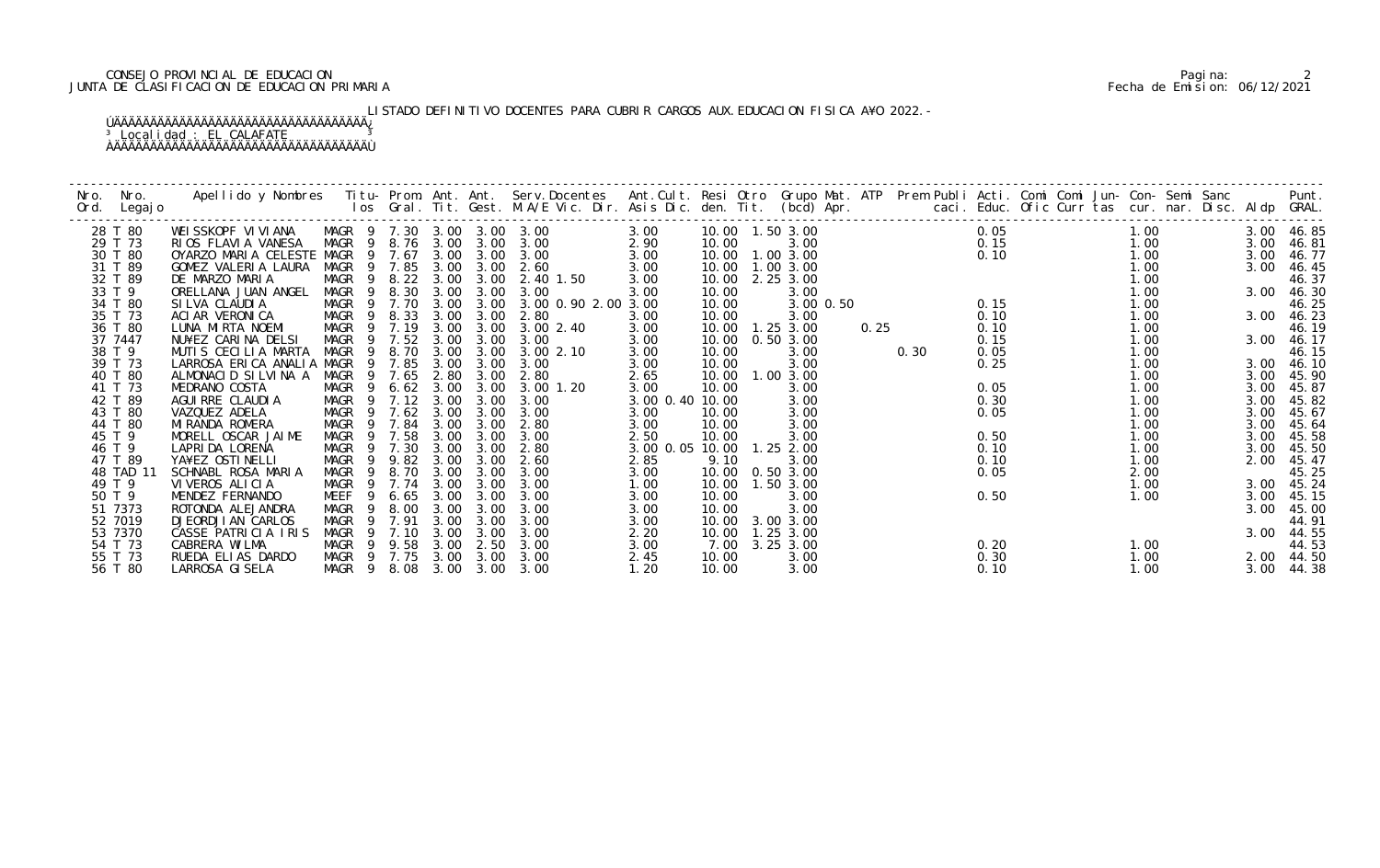# CONSEJO PROVINCIAL DE EDUCACION Pagina: 3 JUNTA DE CLASIFICACION DE EDUCACION PRIMARIA Fecha de Emision: 06/12/2021

LISTADO DEFINITIVO DOCENTES PARA CUBRIR CARGOS AUX. EDUCACION FISICA A¥O 2022.-

| Nro.<br>Nro.<br>Legaj o<br>Ord. | Apellido y Nombres - Titu- Prom. Ant. Ant. Serv.Docentes - Ant.Cult. Resi Otro Grupo Mat. ATP Prem Publi Acti. Comi Comi Jun- Con- Semi Sanc - - - Punt.<br>Ios Gral. Tit. Gest. M.A/E Vic. Dir. Asis Dic. den. Tit. (bcd) Apr. - |           |      |      |                   |      |       |                     |      |      |      |  |      |      |                  |
|---------------------------------|-----------------------------------------------------------------------------------------------------------------------------------------------------------------------------------------------------------------------------------|-----------|------|------|-------------------|------|-------|---------------------|------|------|------|--|------|------|------------------|
| 57 7086                         | MAGR 9 8.32 3.00 3.00 3.00<br>OYARZUN SILVA                                                                                                                                                                                       |           |      |      |                   | 2.60 |       | 10.00  1.25  3.00   |      |      |      |  | 1.00 |      | 44.17            |
| 58 TAD 11                       | MAGR 9 7.94<br>BALMACEDA OSCAR                                                                                                                                                                                                    |           | 3.00 |      | $3.00 \quad 3.00$ | 3.00 | 10.00 | 3.00                | 0.10 |      | 0.05 |  | 2.00 |      | 44.09            |
| 59 T 9                          | MAGR 9 9.20<br>NU¥EZ MARIA ELENA                                                                                                                                                                                                  |           | 3.00 | 3.00 | 1.40              | 3.00 |       | 9.10 1.00 1.30      |      |      |      |  | 1.00 |      | 3.00 44.00       |
| 60 7020                         | MAGR<br><b>GARI BOGLIO RAFAEL</b><br>- 9                                                                                                                                                                                          | 8.68      | 3.00 | 3.00 | 3.00              | 1.15 | 10.00 | 3.00                |      |      | 0.10 |  |      | 3.00 | 43.93            |
| 61 T 89                         | VERA I SABEL JOVI TA<br>MAGR<br>- 9                                                                                                                                                                                               | 8.81      | 3.00 | 3.00 |                   | 3.00 | 10.00 | 3.00                |      |      |      |  | 1.00 | 3.00 | 43.81            |
| 62 T 89                         | VENTURA MARIA<br>MAGR 9                                                                                                                                                                                                           | 6.86      | 3.00 | 3.00 | 2.60              | 3.00 | 9.10  | 3.00                |      |      |      |  | 1.00 | 3.00 | 43.56            |
| 63 T 73                         | MAGR<br>POSSE RODOLFO                                                                                                                                                                                                             | 9 8.29    | 3.00 | 3.00 | 3.00              | 3.00 | 10.00 | 3.00                |      |      |      |  | 1.00 |      | 43.29            |
| 64 T 80                         | MAGR<br>PALMERO MARIA                                                                                                                                                                                                             | 9 7.38    | 3.00 | 3.00 | 3.00              | 3.00 |       | 9.10 1.50 3.00 0.30 |      |      |      |  | 1.00 |      | 43.28            |
| 65 T 73                         | VI DELA LORENA AYELEN MEEF<br>-9                                                                                                                                                                                                  | 7.92      | 3.00 | 3.00 | 1.20              | 1.80 | 9.80  | $1.25$ 2.10         |      |      | 0.15 |  | 1.00 |      | 3.00 43.22       |
| 66 T 73                         | MARTINEZ VI VI ANA<br>MEEF<br>- 9                                                                                                                                                                                                 | 8.12 3.00 |      | 3.00 | 3.00              | 3.00 | 10.00 | 3.00                |      |      |      |  | 1.00 |      | 43.12            |
| 67 T 9                          | PASTINE ACOSTA LUCAS MEEF                                                                                                                                                                                                         | 9 7.23    | 2.20 | 2.75 | 2.00              | 3.00 | 10.00 | 2.80                |      |      | 0.10 |  | 1.00 |      | 3.00 43.08       |
| 68 T 80                         | DE ANA ANDREA LAURA MEEF                                                                                                                                                                                                          | 9 6.13    | 3.00 | 3.00 | 2.80              | 3.00 | 10.00 | 2.00 3.00 0.10      |      |      |      |  | 1.00 |      | 43.03            |
| 69 T 73                         | MENDEZ FACUNDO<br>MEEF<br>9                                                                                                                                                                                                       | 6.65      | 2.80 | 3.00 | 2.60              | 1.75 | 10.00 | 3.00                |      |      |      |  | 1.00 |      | 3.00 42.80       |
| 70 8100                         | MEEF<br>PENA ANALIA NATALIA                                                                                                                                                                                                       | 9 7.46    | 3.00 | 3.00 | 1.20              | 3.00 |       | 9.80 4.25 1.80      |      |      | 0.25 |  |      |      | 42.76            |
| 71 T 73                         | MAGR 9 7.86<br>RASJI DO CAROLI NA                                                                                                                                                                                                 |           | 3.00 | 2.75 | 2.00              | 0.90 | 10.00 | 3.00                |      |      | 0.10 |  | 1.00 |      | 3.00 42.61       |
| 72 T 73                         | PLAZA ELIZABETH<br>MAGR<br>- 9                                                                                                                                                                                                    | 7.27      | 3.00 | 3.00 | 2.60              | 2.85 | 7.00  | 3.00 1.60           |      |      | 0.10 |  | 1.00 | 2.00 | 42.42            |
| 73 T 9                          | CARLOS QUI ROGA<br>MAGR                                                                                                                                                                                                           | 6.21      | 3.00 | 3.00 | 2.60              | 1.75 | 9.80  | 3.00                |      |      |      |  | 1.00 | 3.00 | 42.36            |
| 74 T 73                         | MEEF<br>CLOS BARBARA<br>- 9                                                                                                                                                                                                       | 8.03      | 3.00 | 3.00 | 2.20              | 3.00 | 10.00 | 3.00                |      |      | 0.10 |  | 1.00 |      | 42.33            |
| 75 T 9                          | MAGR<br>MORINIGO CARINA<br>- 9                                                                                                                                                                                                    | 7.12      | 3.00 | 3.00 | 3.00              | 3.00 | 10.00 | 3.00                | 0.20 |      |      |  | 1.00 |      | 42. 32<br>42. 20 |
| 76 T 73                         | ESCOBAR ADRIAN<br>MEEF<br>- 9                                                                                                                                                                                                     | 6.85      | 3.00 | 3.00 | 3.00              | 3.00 | 10.00 | 3.00                |      |      | 0.35 |  | 1.00 |      |                  |
| 77 T 80                         | SCI LABRA MARTIN<br>MEEF<br>9                                                                                                                                                                                                     | 7.00      | 3.00 | 3.00 | 3.00              | 3.00 | 10.00 | 3.00                |      |      | 0.15 |  | 1.00 |      | 42.15            |
| 78 6973                         | VALERI MARIA NATALIA MAGR                                                                                                                                                                                                         | 9 7.97    | 3.00 | 1.75 | 2.40              | 2.30 |       | 10.00 3.00 2.60     |      |      | 0.05 |  |      |      | 42.07            |
| 79 T 80                         | MEEF<br>CAPONE HERNAN                                                                                                                                                                                                             | 9 7.86    | 2.60 | 3.00 | 1.80              | 1.35 | 9.80  | 2.40                |      |      | 0.15 |  | 1.00 |      | 3.00 41.96       |
| 80 T 9                          | <b>MEEF</b><br>POLO MARGARI TA<br>$\overline{9}$                                                                                                                                                                                  | 7.60      | 3.00 | 3.00 | 3.00              | 2.20 | 10.00 | 3.00                |      |      |      |  | 1.00 |      | 41.80            |
| 81 7369                         | OLIVA KARINA LORENA<br>MAGR<br>- 9                                                                                                                                                                                                | 7.55      | 3.00 | 3.00 | 3.00              | 0.10 | 10.00 | 3.00                |      |      |      |  |      |      | 3.00 41.65       |
| 82 T 9                          | BARRIOS LUCIA ARIELA MAGR                                                                                                                                                                                                         | 9 7.53    | 3.00 | 3.00 | 3.00              | 3.00 | 9.10  | 3.00                |      |      |      |  | 1.00 |      | 41.63            |
| 83 T 73                         | FERNANDEZ GABRIELA<br>MAGR 9 8.00                                                                                                                                                                                                 |           | 3.00 | 1.00 | 3.00              | 2.95 | 7.00  | 0.502.80            |      |      | 0.15 |  | 1.00 |      | 3.00 41.40       |
| 84 T 73                         | GIMENEZ JORGELINA<br>MAGR 9 7.61                                                                                                                                                                                                  |           | 3.00 | 3.00 | 3.00              | 1.30 | 10.00 | 3.00                |      |      | 0.40 |  | 1.00 |      | 41.31            |
| 85 6316                         | SKVARCA MARIA NIEVES MAGR 9 8.66 3.00 3.00                                                                                                                                                                                        |           |      |      | 1.50              | 2.90 | 10.00 | 2.40 0.50           |      | 0.30 |      |  |      |      | 41.26            |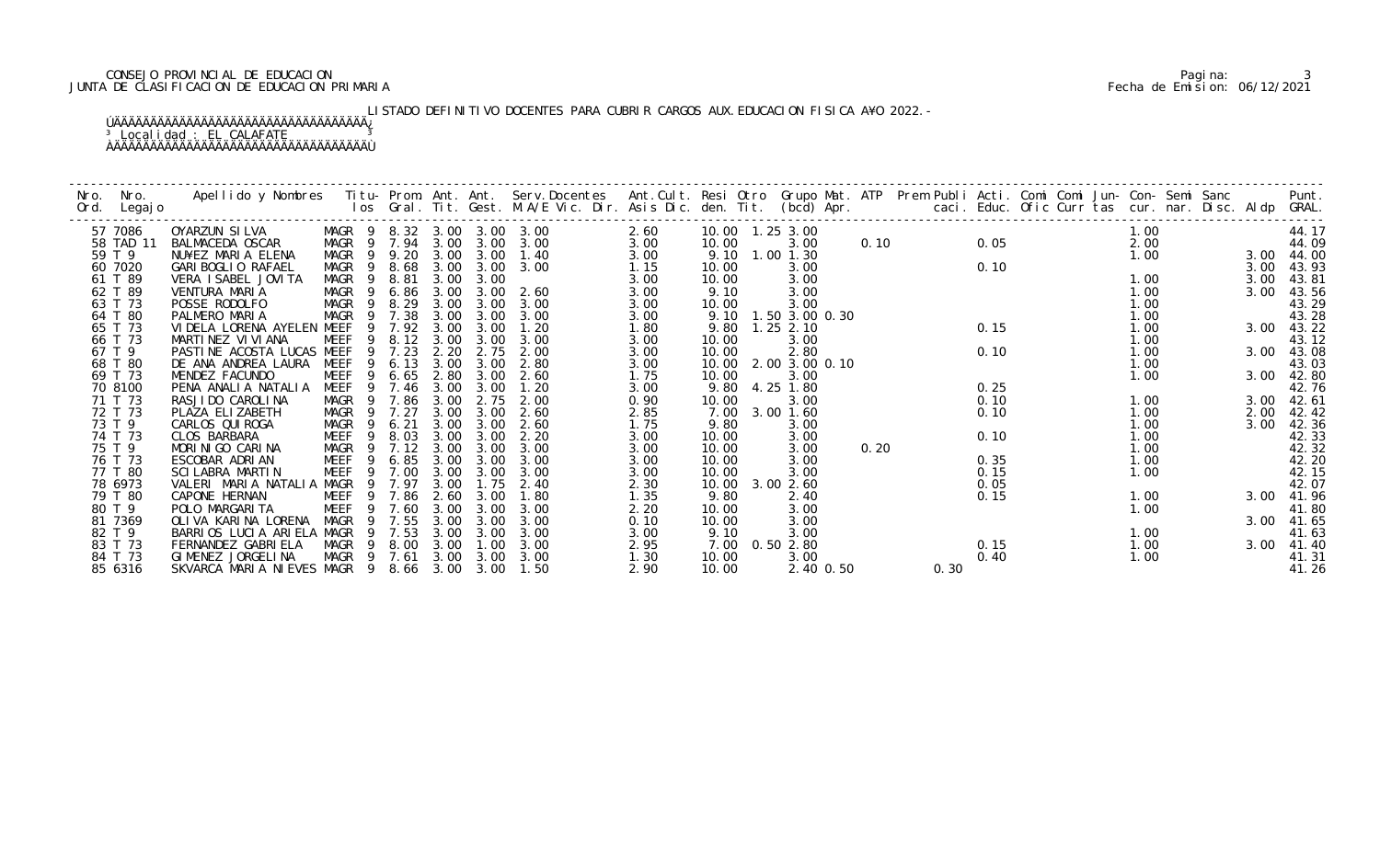# CONSEJO PROVINCIAL DE EDUCACION Pagina: 4 JUNTA DE CLASIFICACION DE EDUCACION PRIMARIA Fecha de Emision: 06/12/2021

# LISTADO DEFINITIVO DOCENTES PARA CUBRIR CARGOS AUX. EDUCACION FISICA A¥O 2022.-

| Nro.    | Nro.<br>Ord. Legajo   | Apellido y Nombres Titu- Prom. Ant. Ant. Serv.Docentes Ant.Cult. Resi Otro Grupo Mat. ATP Prem Publi Acti. Comi Comi Jun- Con- Semi Sanc Punt.<br>Ios Gral. Tit. Gest. M.A/E Vic. Dir. Asis Dic. den. Tit. (bcd) Apr. |                   |                            |      |           |              |              |       |            |                   |      |      |      |                                      |      |      |  |      |                |
|---------|-----------------------|-----------------------------------------------------------------------------------------------------------------------------------------------------------------------------------------------------------------------|-------------------|----------------------------|------|-----------|--------------|--------------|-------|------------|-------------------|------|------|------|--------------------------------------|------|------|--|------|----------------|
|         | 86 T 9                | MOYANO ROMERO MARIA MAGR 9 6.88 3.00 3.00 2.20                                                                                                                                                                        |                   |                            |      |           | 1.55         |              | 8.40  |            | 3.00              |      |      |      | $0.10$ $1.00$                        |      |      |  |      | 3.00 41.13     |
|         | 87 T 80               | LOFREDO MANCILLA                                                                                                                                                                                                      |                   | MEEF 9 7.14 3.00 3.00      |      |           | 2.60         | 1.95         | 10.00 |            | 3.00              |      |      |      |                                      |      |      |  |      | 41.09          |
|         | 88 T 80               | FIESTAS MARTINEZ                                                                                                                                                                                                      |                   | MAGR 9 8.28 3.00 3.00 1.90 |      |           |              | 0.80         | 8.40  |            | 2.70              |      |      |      |                                      |      |      |  |      | 3.00 41.08     |
|         | 89 8094               | RUEDA NATALIA LAURA                                                                                                                                                                                                   |                   | MEEF 9 7.42                | 3.00 | 3.00      | 1.90         | 0.90         | 10.00 |            | 2.70              |      |      |      | $0.40$<br>$0.10$<br>$1.00$<br>$1.00$ |      |      |  |      | 3.00 41.02     |
|         | 90 9916               | JESUS NATALIA                                                                                                                                                                                                         |                   | MAGR 9 7.44 3.00           |      |           | 2.25 3.00    | 3.00         | 6.30  |            | 1.00 3.00         |      |      |      |                                      |      |      |  |      | 3.00 40.99     |
|         | 91 T. 80              | AVILA MARIA BELEN                                                                                                                                                                                                     |                   | MAGR 9 8.57                | 3.00 | 3.00      | 2.80         | 0.60         | 10.00 |            | 3.00              |      |      |      |                                      |      | 1.00 |  |      | 40.97          |
|         | 92 T 73               | JIMENEZ MARIELA                                                                                                                                                                                                       |                   | MAGR 9 7.67                | 3.00 | 2.75      | 3.00         | 0.65         | 7.70  |            | 3.00              |      |      |      |                                      |      | 1.00 |  |      | 3.00 40.77     |
|         | 93 8881               | AGUIRRE PABLO FABIAN MAGR 9 7.37                                                                                                                                                                                      |                   |                            | 3.00 | 3.00      | 2.00         | 1.75 0.10    |       |            | 7.00 1.50 3.00    |      |      |      |                                      |      |      |  |      | 3.00 40.72     |
|         | 94 T 9                | HERNANDEZ NATALIA                                                                                                                                                                                                     | MAGR <sub>9</sub> | 6.30                       | 3.00 | 3.00      | 2.60         | 0.70         | 9.10  |            | 3.00              |      |      |      |                                      |      | 1.00 |  | 3.00 | 40.70          |
|         | 95 T 9                | TORREZ FABIAN                                                                                                                                                                                                         | MAGR 9            | 7.22                       | 3.00 | 3.00      | 3.00         | 3.00         | 8.40  |            | 3.00              |      |      |      |                                      |      | 1.00 |  |      | 40.62          |
|         | 96 10370              | CARCAMO BARCO                                                                                                                                                                                                         | MAGR              | 9.03<br>- 9                | 1.60 | 1.75      | 1.60         | 1.05         |       |            | 10.00  1.00  2.40 |      |      |      |                                      | 0.10 |      |  | 3.00 | 40.53          |
|         | 97 9863               | AVACA SI LVANA DEL                                                                                                                                                                                                    | MAGR              | 6.65<br>$\overline{9}$     | 2.60 | 2.50      | 2.20         | 3.00         | 7.00  |            | 1.25 2.90         |      | 0.30 |      |                                      |      |      |  | 3.00 | 40.40          |
|         | 98 T 80               | DELGADO DEBORA                                                                                                                                                                                                        |                   | MEEF 9 7.31                | 3.00 | 3.00      | 3.00         | 0.85         | 10.00 |            | 3.00              |      |      |      |                                      |      | 1.00 |  |      | 40.16          |
|         | 99 10178              | WILCHE GRISELDA                                                                                                                                                                                                       | MAGR              | 7.23<br>$\overline{9}$     | 1.60 | 2.00      | 1.60         | 1.95         | 10.00 |            | 1.502.00          |      |      |      |                                      |      |      |  |      | 3.00 39.88     |
|         | 100 T 80              | OVEJERO NANCY                                                                                                                                                                                                         | MAGR <sub>9</sub> | 7.49                       | 3.00 | 2.50      | 1.80         | 3.00         | 6.30  |            | 2.70              |      |      |      |                                      | 1.00 |      |  | 3.00 | 39.79          |
|         | 101 6698              | LAGORIO NAHUEL                                                                                                                                                                                                        | MAGR<br>- 9       | 8.45                       | 3.00 | 3.00      | 1.50         | 2.55         | 10.00 |            | 2.10              | 0.10 |      |      |                                      |      |      |  |      | 39.70          |
|         | 102 7977              | CARRIZO VIRGINIA                                                                                                                                                                                                      | MEEF              | 5.35<br>9                  | 2.80 | 3.00      | 2.80         | 2.75         |       |            | 9.80 1.00 3.00    |      |      | 0.05 |                                      |      |      |  |      | 39.55          |
|         | 103 9800              | SEGURA CYNTHI A                                                                                                                                                                                                       | MAGR              | 9<br>8.34                  | 3.00 | 2.50      | 1.70         | 1.00         | 8.40  |            | 2.40              |      |      |      |                                      |      |      |  |      | 3.00 39.34     |
|         | 104 9979              | HERRERA MARCOS JUAN                                                                                                                                                                                                   | MEEF              | 7.87<br>9                  | 2.00 | 2.25      | 1.40         | 3.00         | 10.00 |            | 1.70              |      |      |      |                                      |      |      |  | 2.00 | 39.22          |
|         | 105 9827              | CULLEN ALEJANDRO                                                                                                                                                                                                      | MEEF              | 9 7.26                     | 3.00 | 2.50      | 1.60         | 0.65         |       |            | 9.10 3.00 2.70    |      |      | 0.15 |                                      |      |      |  |      | 38.96          |
|         | 106 7378              | FANTONI VIVIANA INES MAGR                                                                                                                                                                                             |                   | 9 7.68                     | 3.00 | 3.00      |              | 3.00         |       | 10.00 3.00 |                   |      |      |      |                                      |      |      |  |      | 38.68          |
|         | 107 T 73              | ABAN NANCY BEATRIZ                                                                                                                                                                                                    | MAGR              | 9 8.30 0.80                |      | 1.00      | 1.00         | 3.00         | 10.00 |            | 1.50              |      |      |      |                                      |      | 1.00 |  | 3.00 | 38.60          |
|         | 108 8484              | ECHEGARAY ROMINA                                                                                                                                                                                                      |                   | MEEF 9 7.05                | 2.60 | 3.00      | 1.00         | 1.75         | 10.00 |            | 1.20              |      |      |      |                                      |      |      |  | 3.00 | 38.60          |
|         | 109 10413             | GASPAR BARRIOS                                                                                                                                                                                                        |                   | MAGR 9 8.30                | 1.40 | 1.75      | 1.60         | 0.90         |       |            | 5.60 4.50 2.40    | 0.10 |      |      |                                      |      |      |  | 3.00 | 38.55          |
| 110 T 9 |                       | BARRI ENTOS GABRI ELA                                                                                                                                                                                                 | MAGR 9 8.41       |                            | 3.00 | 1.25      | 3.00         | 3.00         | 4.20  |            | 2.50              |      |      |      |                                      |      | 1.00 |  | 3.00 | 38.36          |
|         | 111 9305              | LISONI MARINA ISABEL MEEF                                                                                                                                                                                             |                   | 9 7.91<br>9                |      | 2.40 2.50 | 1.80<br>1.40 | 0.95         | 10.00 |            | 2.70              |      |      |      |                                      |      | 1.00 |  |      | 38.26          |
|         | 112 10589<br>113 9462 | CARDOZO OLGA PAMELA<br>TORRES VANESSA                                                                                                                                                                                 | MAGR              | 7.87<br>MEEF 9 7.42 2.00   | 1.40 | 1.75      |              | 2.20         | 10.00 |            | 1.50              |      |      |      |                                      |      |      |  | 3.00 | 38.12          |
|         | 114 4846              | GUANES MIGUEL ANGEL MEEF 9 7.95 3.00 3.00 1.20                                                                                                                                                                        |                   |                            |      | 2.50      |              | 1.40<br>2.10 | 10.00 | 10.00 5.75 | 1.80              |      |      |      |                                      |      |      |  |      | 38.07<br>38.05 |
|         |                       |                                                                                                                                                                                                                       |                   |                            |      |           |              |              |       |            |                   |      |      |      |                                      |      |      |  |      |                |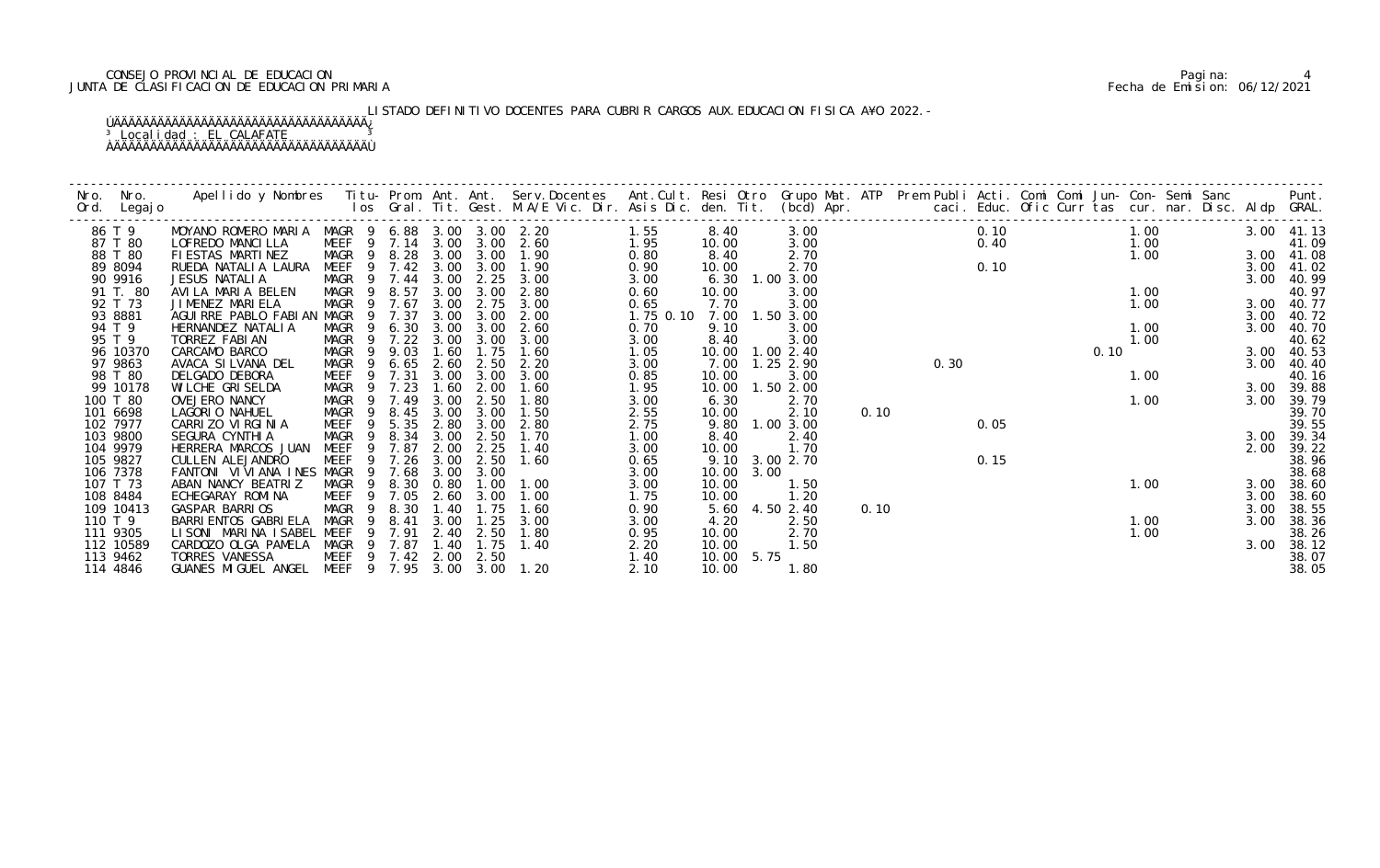# CONSEJO PROVINCIAL DE EDUCACION Pagina: 5 JUNTA DE CLASIFICACION DE EDUCACION PRIMARIA Fecha de Emision: 06/12/2021

# LISTADO DEFINITIVO DOCENTES PARA CUBRIR CARGOS AUX. EDUCACION FISICA A¥O 2022.-

| Nro. | Nro.<br>Ord. Legajo    | Apellido y Nombres Titu- Prom. Ant. Ant. Serv.Docentes Ant.Cult. Resi Otro Grupo Mat. ATP Prem Publi Acti. Comi Comi Jun- Con- Semi Sanc Punt.<br>Ios Gral. Tit. Gest. M.A/E Vic. Dir. Asis Dic. den. Tit. (bcd) Apr. |                                  |       |           |                       |                             |              |              |                   |  |      |      |  |      |  |      |                     |
|------|------------------------|-----------------------------------------------------------------------------------------------------------------------------------------------------------------------------------------------------------------------|----------------------------------|-------|-----------|-----------------------|-----------------------------|--------------|--------------|-------------------|--|------|------|--|------|--|------|---------------------|
|      | 115 11916              | VILLA PAULA DANIELA MAGR 9 8.73 0.80 1.00 0.80                                                                                                                                                                        |                                  |       |           |                       |                             | 2.05         |              | 10.00  1.00  1.20 |  | 0.15 |      |  |      |  |      | 3.00 37.73          |
|      | 116 10069              | VI LLASUR JULI A                                                                                                                                                                                                      | MAGR 9 8.58 3.00 2.25 1.80       |       |           |                       |                             | 3.00         |              | 4.90 4.00 1.10    |  |      |      |  |      |  |      | 37.63               |
|      | 117 10046              | TERRAZAS BARBARA                                                                                                                                                                                                      | MAGR 9 7.82                      |       | 1.80      |                       | 2.25 1.80                   | 2.95         |              | 6.30 2.50 2.70    |  |      | 0.10 |  |      |  |      | 37.22               |
|      | 118 8350               | I MOBERDORFF CARLA                                                                                                                                                                                                    | MEEF <sub>9</sub>                | 6.65  |           |                       | 2.80 3.00 1.80              | 2.50         | 8.40         | 2.40              |  |      | 0.30 |  |      |  |      | 36.85               |
|      | 119 6323               | LOPOPOLO LORENA                                                                                                                                                                                                       | MAGR<br>9                        | 8.48  |           |                       | 3.00 3.00 0.60              | 1.70         | 10.00        | 0.90              |  |      | 0.05 |  |      |  |      | 36.73               |
|      | 120 7036               | VARELA ARIEL EMILIO                                                                                                                                                                                                   | MEEF<br>- 9                      |       | 8.66 3.00 |                       | $3.00 \quad 0.60$           | 3.00         | 8.40         | 0.90              |  |      |      |  |      |  |      | 36.56               |
|      | 121 9684<br>122 9341   | <b>GUTI ERREZ SI LVANA</b><br>ARCE GUSTAVO JAVI ER                                                                                                                                                                    | MAGR 9 7.26<br>MAGR <sub>9</sub> |       | 2.00      | 2.50                  | 2.00<br>6.50 3.00 3.00 2.20 | 0.75         | 7.00<br>7.70 | 3.00<br>3.00      |  |      |      |  |      |  | 3.00 | 36.51<br>36.45      |
|      | 123 9479               | CAUCAS SILVANA                                                                                                                                                                                                        | MAGR 9                           |       |           | 8.72 2.60 2.50        |                             | 2.05<br>2.80 | 7.70 3.00    |                   |  |      |      |  |      |  |      | 36.32               |
|      | 124 8098               | BELLINI CECILIA                                                                                                                                                                                                       | 9<br>MEEF                        | 7. 21 | 2.80      |                       | $3.00 \quad 0.30$           | 3.00         | 10.00        | 0.50 0.30 0.20    |  |      |      |  |      |  |      | 36.31               |
|      | 125 8347               | POSSE GERONIMO                                                                                                                                                                                                        | MEEF 9 7.75                      |       |           |                       | 3.00 3.00 0.20              | 3.00         | 9.80         | 0.30              |  |      | 0.20 |  |      |  |      | 36.25               |
|      | 126 11905              | FLORES ENRIQUEZ                                                                                                                                                                                                       | MAGR 9 7.81                      |       | 0.80      | 1.00                  | 0.80                        | 1.70         |              | 9.80 1.00 1.20    |  |      |      |  |      |  | 3.00 | 36.11               |
|      | 127 10234              | OVEJERO NORA BEATRIZ MAGR                                                                                                                                                                                             | $\overline{9}$                   | 8.43  | 3.00      | 2.00                  | 3.00                        | 1.75         | 5.60         | 3.00              |  |      |      |  |      |  |      | 35.78               |
|      | 128 12085              | DA SILVA SONIA PAOLA MAGR 9 7.76                                                                                                                                                                                      |                                  |       | 0.60      |                       | $0.75$ 0.40                 | 2.35         |              | 10.00  1.00  0.90 |  |      |      |  |      |  |      | 3.00 35.76          |
|      | 129 9110               | CAMPOPIANO JULIANA                                                                                                                                                                                                    | MEEF 9 7.51                      |       | 3.00      | 3.00                  | 2.20                        | 0.30         | 7.70         | 3.00              |  |      | 0.05 |  |      |  |      | 35.76               |
|      | 130 T 73               | I DALGO MYRIAM                                                                                                                                                                                                        | MAGR 9 7.75                      |       | 3.00      | 2.25                  | 3.00                        |              |              | $6.30$ 1.00 2.40  |  |      |      |  | 1.00 |  |      | 35.70               |
|      | 131 9783               | BOSSOLASCO MARIANA                                                                                                                                                                                                    | MAGR<br>- 9                      | 7.95  | 3.00      | 2.25                  | 1.00                        | 0.35         |              | 10.00  0.50  1.50 |  |      |      |  |      |  |      | 35.55               |
|      | 132 9118               | RODRI GUEZ KARI NA                                                                                                                                                                                                    | MAGR                             | 8.34  | 3.00      | 3.00                  | 0.30                        | 2.70         |              | 7.70 1.00 0.30    |  |      | 0.10 |  |      |  |      | 35.44               |
|      | 133 8092               | ORTEGA LI SANDRO                                                                                                                                                                                                      | MEEF<br>9                        | 6.62  | 3.00      | 3.00                  | 1.20                        | 0.70         | 10.00        | 1.80              |  |      |      |  |      |  |      | 35.32               |
|      | 134 10689              | GALLIPPI MARIA                                                                                                                                                                                                        | MAGR 9                           | 8.52  |           | 3.00 1.50             | 0.20                        | 3.00         |              | 4.20 5.50 0.30    |  |      |      |  |      |  |      | 35.22               |
|      | 135 10332              | CORONELLI MARCELA                                                                                                                                                                                                     | MAGR 9                           | 7.97  | 3.00      | 2.00                  | 1.40                        | 3.00         |              | 5.60 1.00 2.10    |  |      |      |  |      |  |      | 35.07               |
|      | 136 6321               | D'AVERSA LIGIA                                                                                                                                                                                                        | MAGR 9                           | 8.69  | 3.00      | 3.00                  |                             | 0.50         | 8.40 2.25    |                   |  |      | 0.10 |  |      |  |      | 34.94               |
|      | 137 7029               | ARRARAS MARIA                                                                                                                                                                                                         | MAGR 9 7.08                      |       | 3.00      |                       | $3.00 \quad 0.20$           | 1.55         |              | 9.80 1.00 0.30    |  |      |      |  |      |  |      | 34.93               |
|      | 138 11310              | SCALI SE DANI ELA                                                                                                                                                                                                     | MAGR 9                           | 8.41  | 3.00      | 1.00                  |                             | 3.00         | 7.00 3.50    |                   |  |      |      |  |      |  |      | 34.91               |
|      | 139 9080               | GIGENA MANUEL                                                                                                                                                                                                         | MEEF<br>- 9                      | 7.65  | 3.00      |                       | $3.00 \quad 0.40$           | 0.55         |              | 10.00  0.50  0.20 |  |      |      |  |      |  |      | 34.30               |
|      | 140 10270              | NASSO YANI NA GI SELA                                                                                                                                                                                                 | MAGR<br>- 9                      | 7.81  | 1.80      | 2.00                  | 1.60                        | 0.30         | 6.30         | 2.40              |  |      | 0.10 |  |      |  | 3.00 | 34.21               |
|      | 141 10128<br>142 10084 | CHAMORRO GABRIELA<br>SILVA JUAN MARCELO                                                                                                                                                                               | MAGR 9 7.20<br>MAGR 9 7.69       |       | 2.00      | $3.00$ $2.25$<br>2.25 | 1.60<br>1.80                | 3.00         | 5.60<br>5.60 | 2.40<br>2.70      |  |      |      |  |      |  |      | 34.15<br>3.00 34.09 |
|      | 143 10153              | VI LLARREAL ANDREA                                                                                                                                                                                                    | MAGR 9 7.41                      |       | 2.00      | 2.25                  | 1.70                        | 0.05         | 6.30         | 2.40              |  |      |      |  |      |  |      | 3.00 34.06          |
|      |                        |                                                                                                                                                                                                                       |                                  |       |           |                       |                             |              |              |                   |  |      |      |  |      |  |      |                     |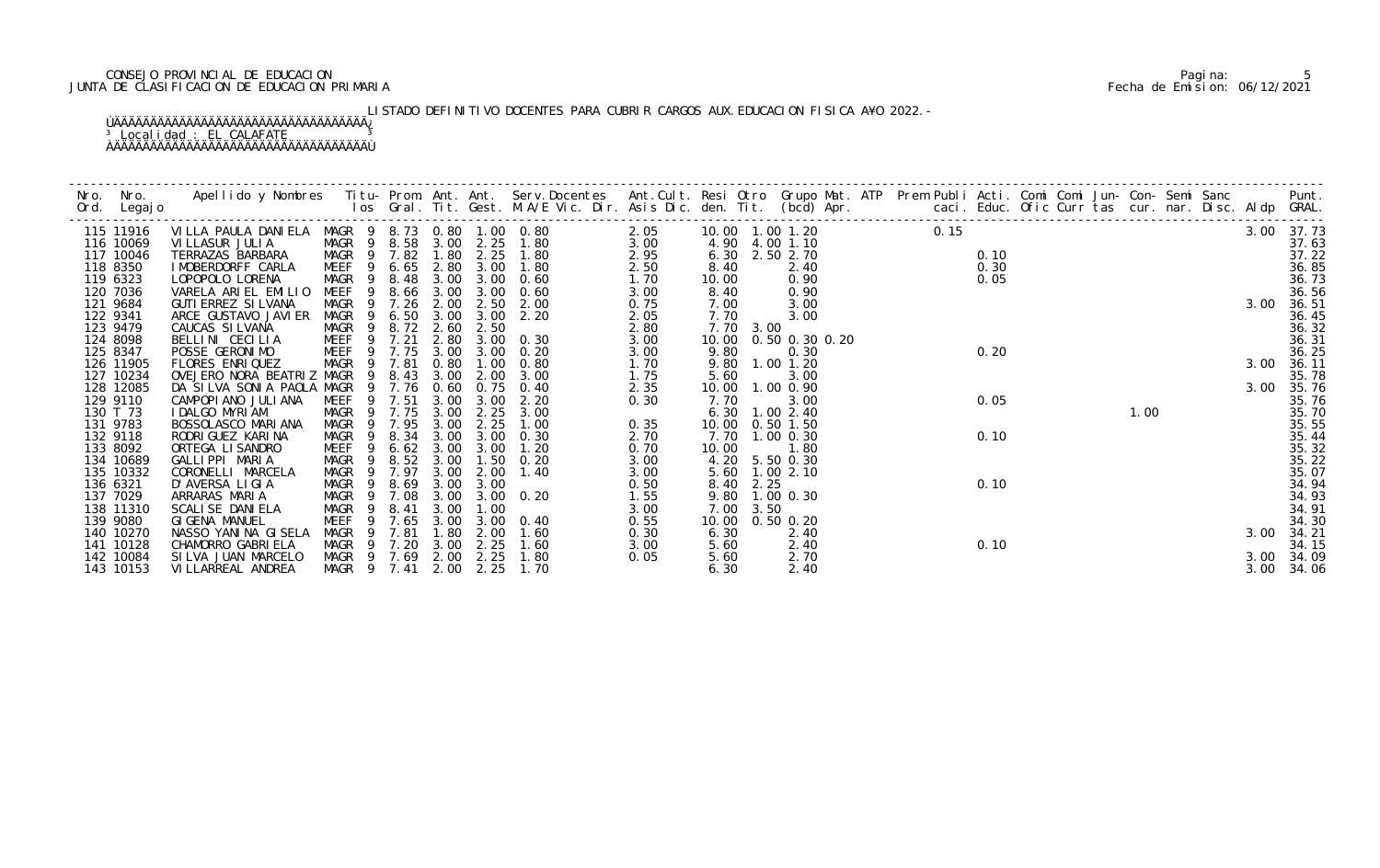# CONSEJO PROVINCIAL DE EDUCACION Pagina: 6 JUNTA DE CLASIFICACION DE EDUCACION PRIMARIA Fecha de Emision: 06/12/2021

# LISTADO DEFINITIVO DOCENTES PARA CUBRIR CARGOS AUX. EDUCACION FISICA A¥O 2022.-

|        | 144 7642  | BOUZA ANA PAULA                                | MEEF 9 8.61 3.00 3.00<br>MAGR 9 8.22 3.00 1.50 2.20 |            |           |      |                   | 0.65 | 9.80       |      |                |               |  |      |  |  |  |      | 34.06      |
|--------|-----------|------------------------------------------------|-----------------------------------------------------|------------|-----------|------|-------------------|------|------------|------|----------------|---------------|--|------|--|--|--|------|------------|
|        | 145 10679 | TABARES CLAUDIA                                |                                                     |            |           |      |                   | 3.00 |            |      | 2.80 3.00 1.30 |               |  |      |  |  |  |      | 34.02      |
|        | 146 11825 | PEREZ GORDILLO                                 | MEEF 9 7.62 0.80 1.00 0.80                          |            |           |      | $2.20$<br>$0.80$  | 0.35 | 10.00      |      | 1.20           |               |  |      |  |  |  | 3.00 | 33.77      |
|        | 147 8482  | GIMENEZ RAMIRO                                 | MEEF 9 6.65 3.00 3.00                               |            |           |      |                   | 3.00 | 7.00 1.75  |      |                |               |  | 0.30 |  |  |  |      | 33.70      |
| 148 TP |           | LOPEZ ANALIA MABEL                             | MAGR 9 8.59 3.00 1.75 2.40                          |            |           |      |                   | 3.00 |            |      | 3.50 1.25 1.20 |               |  |      |  |  |  |      | 33.69      |
|        | 149 8477  | MAC CLAY ALEJO                                 | MEEF                                                | 9 7.58     | 2.60      | 3.00 |                   | 2.35 | 9.10       |      |                |               |  |      |  |  |  |      | 33.63      |
|        | 150 11083 | GUEVARA ESTER MABEL                            | MAGR 9 7.20                                         |            | 1.80      |      | 1.50 1.30         | 2.80 |            |      | 4.20 2.00 1.80 |               |  |      |  |  |  | 2.00 | 33.60      |
|        | 151 8467  | CALVENTE MARIA SOL                             | MEEF                                                | 9 7.35     | 3.00      |      | $3.00 \quad 0.20$ | 1.90 | 8.40       |      | 0.30           |               |  | 0.20 |  |  |  |      | 33.35      |
|        | 152 11477 | ZURITA ERICA JAMILA                            | MAGR<br>-9                                          |            | 8.44 1.00 | 1.25 | 1.10              | 0.05 | 10.00      |      | 1.00 1.50      |               |  |      |  |  |  |      | 33.34      |
|        | 153 11203 | ORELLANA MARIA                                 | MAGR                                                | 9 7.24     | 2.00      | 1.50 | 1. 20             | 3.00 | 4.20       |      | 1.80           |               |  | 0.20 |  |  |  | 3.00 | 33.14      |
|        | 154 11520 | MACEDO LEANDRO JOSE                            | <b>MEEF</b>                                         | 9 7.80     | 1.00      | 1.25 | 0.80              | 0.80 | 10.00      |      |                | $1.20$ $1.00$ |  |      |  |  |  |      | 32.85      |
|        | 155 10650 | SANTANA MARIA                                  | MEEF 9 7.74 1.40                                    |            |           | 1.75 | 1.00              | 0.50 | 10.00      |      | 1.20           |               |  |      |  |  |  |      | 32.59      |
|        | 156 9113  | RADOVINICH JESSICA                             | MAGR 9                                              | 7.72       | 3.00      | 3.00 |                   | 1.30 | 8.40       |      |                |               |  | 0.10 |  |  |  |      | 32.52      |
|        | 157 9644  | ARI AS VI LLEGAS                               | MAGR 9 8.50                                         |            | 3.00      |      | $1.50$ $1.20$     | 3.00 | 4.20       |      | 1.80           |               |  |      |  |  |  |      | 32.20      |
|        | 158 10925 | GUTI ERREZ MARI ANA                            | MAGR 9 8.09                                         |            | 2.40      | 1.50 | 0.60              | 2.70 |            |      | 3.50 3.00 0.90 |               |  |      |  |  |  |      | 31.69      |
|        | 159 9291  | MENDEZ MARIANA                                 | MEEF<br>$\overline{9}$                              | 7.00       | 2.20      | 2.00 | 0.40              | 0.40 | 10.00      |      | 0.60           |               |  |      |  |  |  |      | 31.60      |
|        | 160 11228 | LEDESMA MONICA                                 | MAGR<br>- 9                                         | 7.48       | 3.00      | 1.50 | 3.00              | 1.45 | 4.20       |      | 1.80           |               |  |      |  |  |  |      | 31.43      |
|        | 161 9478  | LI BI SCHOFF DAMI AN                           | MAGR<br>- 9                                         | 6.85       | 3.00      | 2.75 | 0.40              |      | 9.10       |      | 0.20           |               |  |      |  |  |  |      | 31.30      |
|        | 162 10232 | TORRES MARIA EUGENIA MAGR                      |                                                     | 9 7.95     | 2.00      | 2.00 | 1.60              | 0.60 | 5.60       |      | 2.40           |               |  |      |  |  |  |      | 31.15      |
|        | 163 11660 | HOLZMANN VALENTINA                             | MEEF                                                | 8.53<br>-9 | 1.20      | 0.25 |                   |      | 10.00      | 1.75 |                |               |  |      |  |  |  |      | 30.73      |
|        | 164 10974 | BRITEZ NORMA ROXANA                            | <b>MEEF</b>                                         | 9<br>7.70  | 1.20      | 1.50 | 0.30              | 0.70 | 10.00      |      | 0.30           |               |  |      |  |  |  |      | 30.70      |
|        | 165 11338 | SAURA CASANDRA                                 | MAGR<br>- 9                                         | 8.14       | 2.40      | 1.50 | 1.20              | 3.00 | 3.50       |      | 1.80           |               |  |      |  |  |  |      | 30.54      |
|        | 166 10122 | NAVARRO CANAL MARIA                            | MAGR                                                | 9 7.50     | 2.00      | 2.00 | 1.70              |      | 5.60       |      | 2.40           |               |  |      |  |  |  |      | 30.20      |
|        | 167 9589  | FREILE MARIANGELES                             | MAGR<br>$\overline{9}$                              | 7.18       | 1.80      | 2.00 |                   |      | 10.00      |      |                |               |  |      |  |  |  |      | 29.98      |
|        | 168 10373 | DORADO VICTORIA                                | MAGR                                                | 7.34       | 2.20      |      | $1.75$ 0.30       | 0.30 | 5.60       |      | 0.30           |               |  |      |  |  |  | 3.00 | 29.79      |
|        | 169 10939 | <b>GUTI ERREZ LAURA</b>                        | MAGR 9 7.50                                         |            | 3.00      | 1.25 | 1.60              | 2.30 | 4.20       |      | 0.80           |               |  | 0.10 |  |  |  |      | 29.75      |
|        | 170 10941 | JENSEN CINTHIA                                 | MEEF 9 7.35                                         |            | 1.20      | 1.50 |                   | 0.15 | 10.00 0.50 |      |                |               |  |      |  |  |  |      | 29.70      |
|        | 171 12105 | VILLALBA MARIA ROSA MAGR 9 7.68 0.40 0.75 0.50 |                                                     |            |           |      |                   | 0.90 | 7.70       |      | 0.60           |               |  | 0.10 |  |  |  |      | 2.00 29.63 |
|        | 172 11618 | MARIN EMILCE                                   | MAGR 9 8.20                                         |            | 1.20      | 1.25 | 1.00              | 0.75 | 3.50       |      | 1.50           |               |  |      |  |  |  | 3.00 | 29.40      |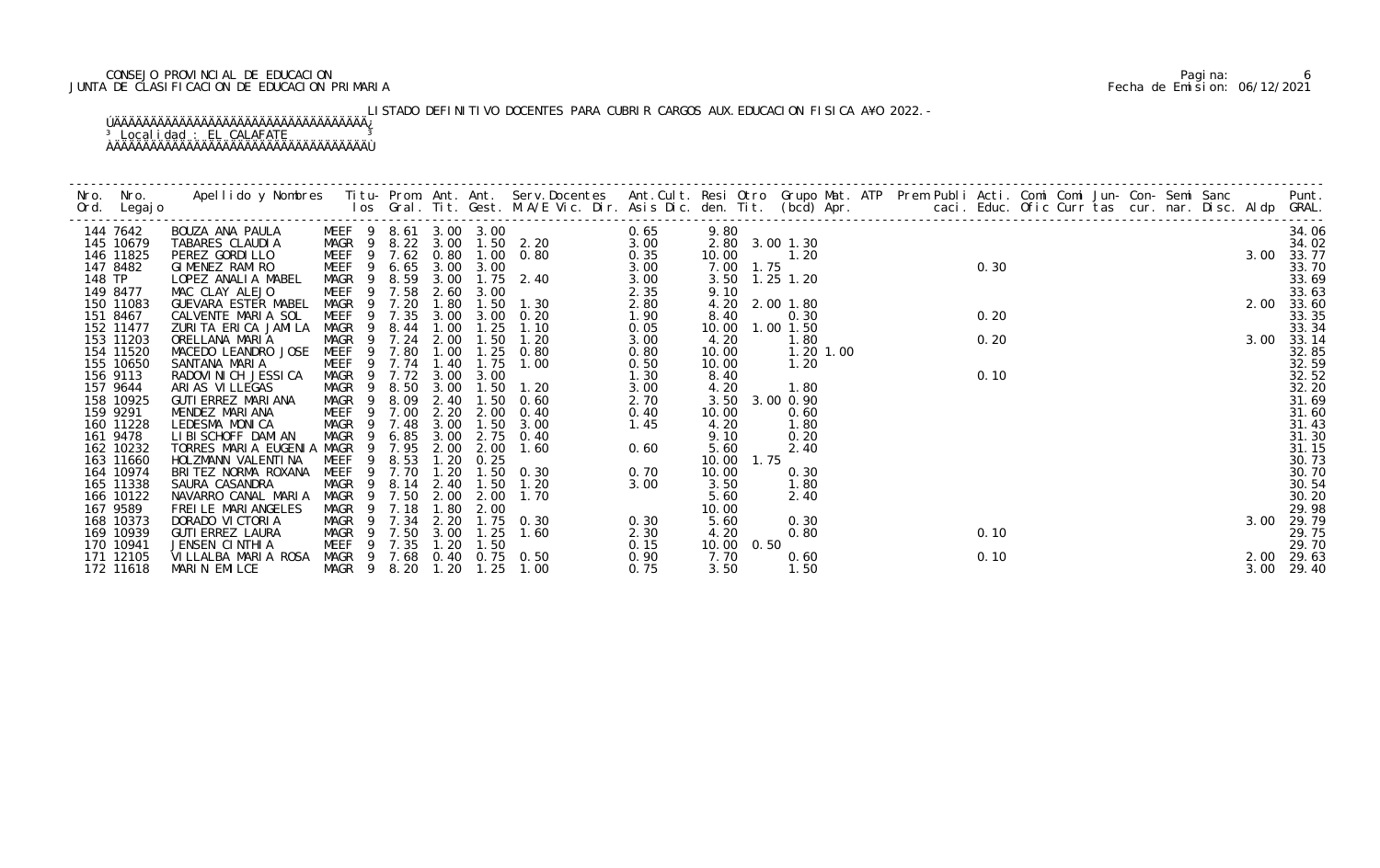# CONSEJO PROVINCIAL DE EDUCACION Pagina: 7 JUNTA DE CLASIFICACION DE EDUCACION PRIMARIA Fecha de Emision: 06/12/2021

LISTADO DEFINITIVO DOCENTES PARA CUBRIR CARGOS AUX. EDUCACION FISICA A¥O 2022.-

| 173 10912 |                                            |  |  |                            |      |      |      |  |  |  |  |      | 3.00 29.27 |
|-----------|--------------------------------------------|--|--|----------------------------|------|------|------|--|--|--|--|------|------------|
| 174 10902 |                                            |  |  |                            |      |      |      |  |  |  |  |      | 29.07      |
| 175 9470  |                                            |  |  |                            |      |      |      |  |  |  |  |      | 29.03      |
| 176 10221 |                                            |  |  |                            |      |      |      |  |  |  |  |      | 28.81      |
| 177 11200 |                                            |  |  |                            |      |      |      |  |  |  |  |      | 28.63      |
| 178 11762 |                                            |  |  |                            |      |      |      |  |  |  |  |      | 28.45      |
| 179 11425 |                                            |  |  |                            |      |      |      |  |  |  |  |      | 28.42      |
| 180 11456 |                                            |  |  |                            |      |      |      |  |  |  |  |      | 28.03      |
| 181 12430 |                                            |  |  |                            |      |      |      |  |  |  |  |      | 28.03      |
| 182 12600 |                                            |  |  |                            |      |      |      |  |  |  |  |      | 27.76      |
| 183 12139 |                                            |  |  |                            |      |      |      |  |  |  |  |      | 27.40      |
| 184 10143 |                                            |  |  |                            |      |      |      |  |  |  |  |      | 27.39      |
| 185 10366 |                                            |  |  |                            |      |      |      |  |  |  |  |      | 27.36      |
| 186 11637 |                                            |  |  |                            |      |      |      |  |  |  |  |      | 3.00 27.28 |
| 187 9131  |                                            |  |  |                            |      |      |      |  |  |  |  | 2.00 | 27.01      |
| 188 10255 |                                            |  |  |                            |      |      |      |  |  |  |  |      | 26.81      |
| 189 11559 |                                            |  |  |                            |      |      |      |  |  |  |  |      | 26.73      |
| 190 10365 |                                            |  |  |                            |      |      |      |  |  |  |  |      | 26.70      |
| 191 9106  |                                            |  |  |                            |      |      |      |  |  |  |  |      | 26.64      |
| 192 11634 |                                            |  |  |                            |      |      |      |  |  |  |  |      | 3.00 26.49 |
| 193 12255 |                                            |  |  |                            |      |      |      |  |  |  |  | 3.00 | 26.13      |
| 194 11929 |                                            |  |  |                            |      |      |      |  |  |  |  | 3.00 | 25.70      |
| 195 11574 |                                            |  |  |                            |      |      |      |  |  |  |  |      | 25.66      |
| 196 10793 |                                            |  |  |                            |      |      |      |  |  |  |  |      | 25.53      |
| 197 10957 |                                            |  |  |                            |      |      |      |  |  |  |  |      | 24.95      |
| 198 12847 |                                            |  |  |                            |      |      |      |  |  |  |  |      | 24.94      |
| 199 10901 |                                            |  |  | $\frac{1}{2}$ . 10         |      |      |      |  |  |  |  |      | 24.89      |
| 200 12150 | BERNAL VI VI ANA                           |  |  | MAGR 9 8.32 1.00 0.75 0.50 | 0.25 | 1.40 | 0.60 |  |  |  |  |      | 3.00 24.82 |
| 201 11211 | GUZMAN ANDREA CIBELS MEEF 9 6.79 2.00 1.75 |  |  |                            | 0.60 | 4.20 |      |  |  |  |  |      | 24.34      |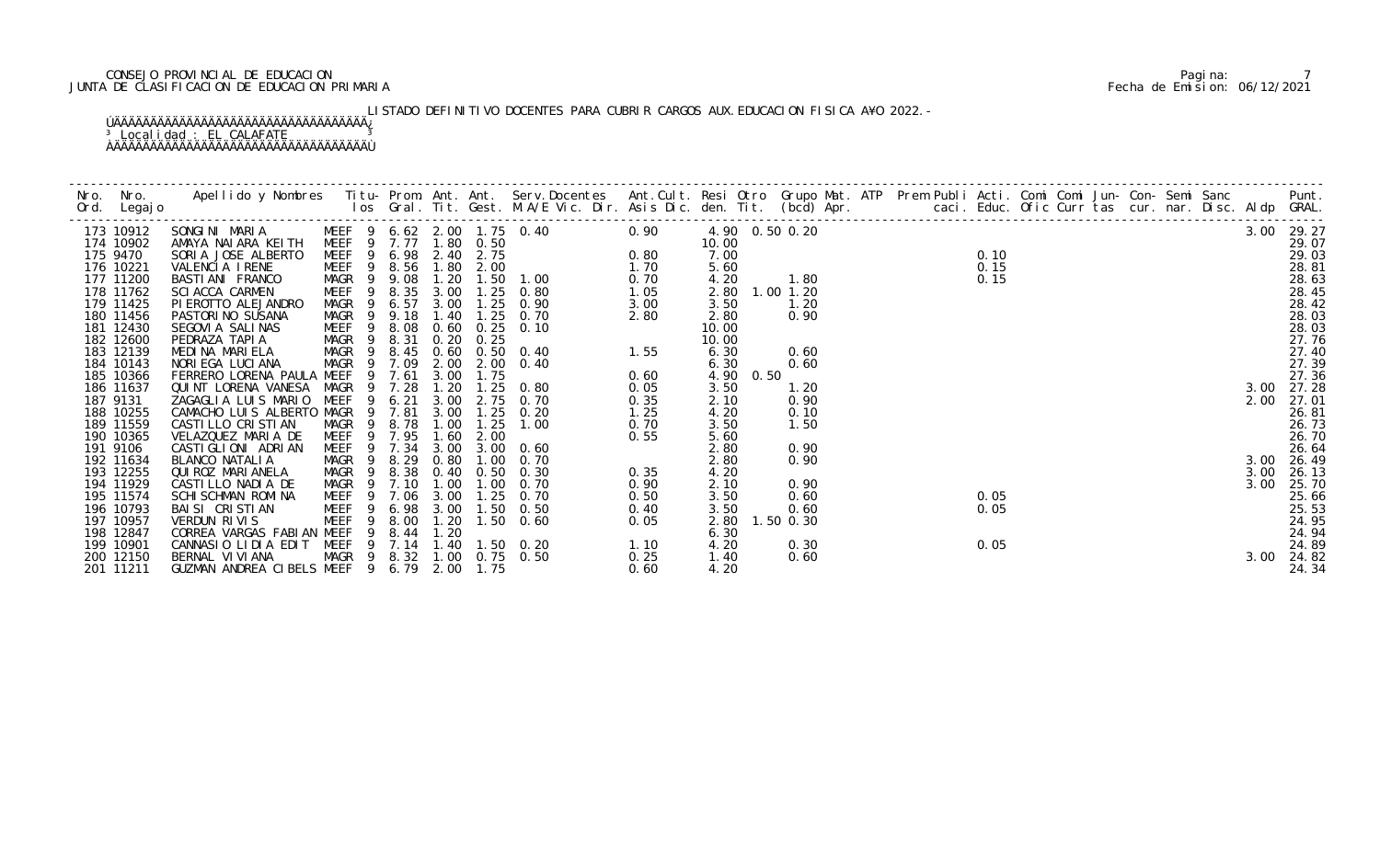# CONSEJO PROVINCIAL DE EDUCACION Pagina: 8 JUNTA DE CLASIFICACION DE EDUCACION PRIMARIA Fecha de Emision: 06/12/2021

LISTADO DEFINITIVO DOCENTES PARA CUBRIR CARGOS AUX. EDUCACION FISICA A¥O 2022.-

|                        | J Nombres Titu-Fit. Uest.<br>10S Gral. Tit. Uest.<br>10S Gral. Tit. Uest.<br>10S Gral. Tit. Uest.<br>10S Gral. Tit. Uest.<br>10S Gral. Tit. Uest.<br>10C Comparison of Comparison of Comparison of Comparison of Comparison of Comparison |                                      |        |                |                   |                                                                                                                                                   |      |      |      |  |  |  |  |  |  | $0.10$ $0.10$ $0.10$ $0.11$ $0.12$ $0.12$ $0.12$ $0.13$ $0.13$ $0.14$ $0.15$ $0.17.1$ $0.17.36$ $0.83$ $0.87$ $0.87$ $0.89$ $0.89$ |
|------------------------|-------------------------------------------------------------------------------------------------------------------------------------------------------------------------------------------------------------------------------------------|--------------------------------------|--------|----------------|-------------------|---------------------------------------------------------------------------------------------------------------------------------------------------|------|------|------|--|--|--|--|--|--|------------------------------------------------------------------------------------------------------------------------------------|
| 202 11880              |                                                                                                                                                                                                                                           |                                      |        |                |                   |                                                                                                                                                   |      |      |      |  |  |  |  |  |  |                                                                                                                                    |
| 203 11820<br>204 12348 |                                                                                                                                                                                                                                           |                                      |        |                |                   |                                                                                                                                                   |      |      |      |  |  |  |  |  |  |                                                                                                                                    |
| 205 11081              |                                                                                                                                                                                                                                           |                                      |        |                |                   |                                                                                                                                                   |      |      |      |  |  |  |  |  |  |                                                                                                                                    |
| 206 12752              |                                                                                                                                                                                                                                           |                                      |        |                |                   |                                                                                                                                                   |      |      |      |  |  |  |  |  |  |                                                                                                                                    |
| 207 12885              |                                                                                                                                                                                                                                           |                                      |        |                |                   |                                                                                                                                                   |      |      |      |  |  |  |  |  |  |                                                                                                                                    |
| 208 9504               |                                                                                                                                                                                                                                           |                                      |        |                |                   |                                                                                                                                                   |      |      |      |  |  |  |  |  |  |                                                                                                                                    |
| 209 11709              |                                                                                                                                                                                                                                           |                                      |        |                |                   |                                                                                                                                                   |      |      |      |  |  |  |  |  |  |                                                                                                                                    |
| 210 11922              |                                                                                                                                                                                                                                           |                                      |        |                |                   |                                                                                                                                                   |      |      |      |  |  |  |  |  |  |                                                                                                                                    |
| 211 12747              |                                                                                                                                                                                                                                           |                                      |        |                |                   |                                                                                                                                                   |      |      |      |  |  |  |  |  |  |                                                                                                                                    |
| 212 10338              | DESIATA LUCIANO                                                                                                                                                                                                                           | MAGR 9 7.40                          |        |                | $3.00$ 1.50       | 0. 70<br>$3.00$<br>$2.85$<br>$0.75$<br>$1.80$<br>$0.20$<br>$0.25$<br>$0.15$<br>$0.10$<br>$0.15$<br>$0.10$<br>$0.15$<br>$0.10$<br>$0.15$<br>$0.10$ |      |      |      |  |  |  |  |  |  |                                                                                                                                    |
| 213 12841<br>214 12144 | CARDOZO LUCIA BELEN<br>SOLANO DALMA ISABEL                                                                                                                                                                                                | MAGR 9 7.65<br>MAGR 9 7.74 0.80 0.75 |        | 1.20           |                   |                                                                                                                                                   |      | 1.40 |      |  |  |  |  |  |  |                                                                                                                                    |
| 215 12597              | MORALES ALEJANDRO                                                                                                                                                                                                                         | MAGR 9                               | 7.38   |                | $1.20 \t 0.25$    |                                                                                                                                                   |      | 0.70 |      |  |  |  |  |  |  |                                                                                                                                    |
| 216 11532              | ZENTENO NOELIA NANCY MEEF                                                                                                                                                                                                                 | $\overline{9}$                       | 6.95   | 1.00           | 1.25              |                                                                                                                                                   |      | 2.10 |      |  |  |  |  |  |  |                                                                                                                                    |
| 217 12856              | VARGAS MARIA                                                                                                                                                                                                                              | MEEF 9 9.33                          |        | 0.80           |                   |                                                                                                                                                   |      |      |      |  |  |  |  |  |  |                                                                                                                                    |
| 218 12287              | MI ¥O JESSI CA                                                                                                                                                                                                                            | MAGR 9 8.45 0.60 0.50 0.20           |        |                |                   |                                                                                                                                                   |      | 0.70 | 0.30 |  |  |  |  |  |  |                                                                                                                                    |
| 219 11348              | CECCOTTI BORSOTTO                                                                                                                                                                                                                         | MEEF                                 | 9 7.61 | 1.80           | 1.25              |                                                                                                                                                   |      |      |      |  |  |  |  |  |  |                                                                                                                                    |
| 220 12281              | CRESPO LUISINA                                                                                                                                                                                                                            | MAGR                                 |        | 8.36 0.40 0.50 |                   |                                                                                                                                                   |      | 1.40 |      |  |  |  |  |  |  |                                                                                                                                    |
| 221 12214              | MOYANO LUCAS MANUEL                                                                                                                                                                                                                       | MEEF 9 6.91 0.80 0.75 0.20           |        |                |                   |                                                                                                                                                   |      | 0.70 | 0.30 |  |  |  |  |  |  |                                                                                                                                    |
| 222 12789              | LATORRE PAULA ROCIO                                                                                                                                                                                                                       | MAGR 9 9.03                          |        | 0.40           |                   |                                                                                                                                                   |      |      |      |  |  |  |  |  |  |                                                                                                                                    |
| 223 12102              | MAMANI FABIO GABRIEL MEEF 9 7.94 0.60 0.50                                                                                                                                                                                                |                                      |        |                |                   |                                                                                                                                                   |      |      |      |  |  |  |  |  |  |                                                                                                                                    |
| 224 12864              | MELGAREJO SERGIO                                                                                                                                                                                                                          | MAGR 9 7.40                          |        | 0.40           |                   |                                                                                                                                                   | 0.80 |      |      |  |  |  |  |  |  |                                                                                                                                    |
| 225 12512<br>226 12602 | YULAN TALIA AYELEN<br>PONCE MARIA BELEN                                                                                                                                                                                                   | MAGR 9<br>MAGR 9 6.98                |        |                | $0.80 \quad 0.25$ | 8.00 0.20 0.25 0.10                                                                                                                               | 0.40 |      |      |  |  |  |  |  |  |                                                                                                                                    |
| 227 12753              | ARANDA BRAIAN                                                                                                                                                                                                                             | MAGR 9 7.56 0.80                     |        |                |                   |                                                                                                                                                   |      |      |      |  |  |  |  |  |  |                                                                                                                                    |
| 228 12296              | SOLANO DARIO ENRIQUE MEEF 9                                                                                                                                                                                                               |                                      | 6.57   |                | $0.40\quad 0.50$  |                                                                                                                                                   | 0.35 |      |      |  |  |  |  |  |  |                                                                                                                                    |
| 229 12788              | FERREYRA ROSARIO                                                                                                                                                                                                                          | MAGR 9 7.66                          |        |                |                   |                                                                                                                                                   |      |      |      |  |  |  |  |  |  | 16.66                                                                                                                              |
| 230 12859              | VELAZQUEZ NAHUEL                                                                                                                                                                                                                          | MEEF 9 7.35                          |        |                |                   |                                                                                                                                                   | 0.25 |      |      |  |  |  |  |  |  | 16.60                                                                                                                              |